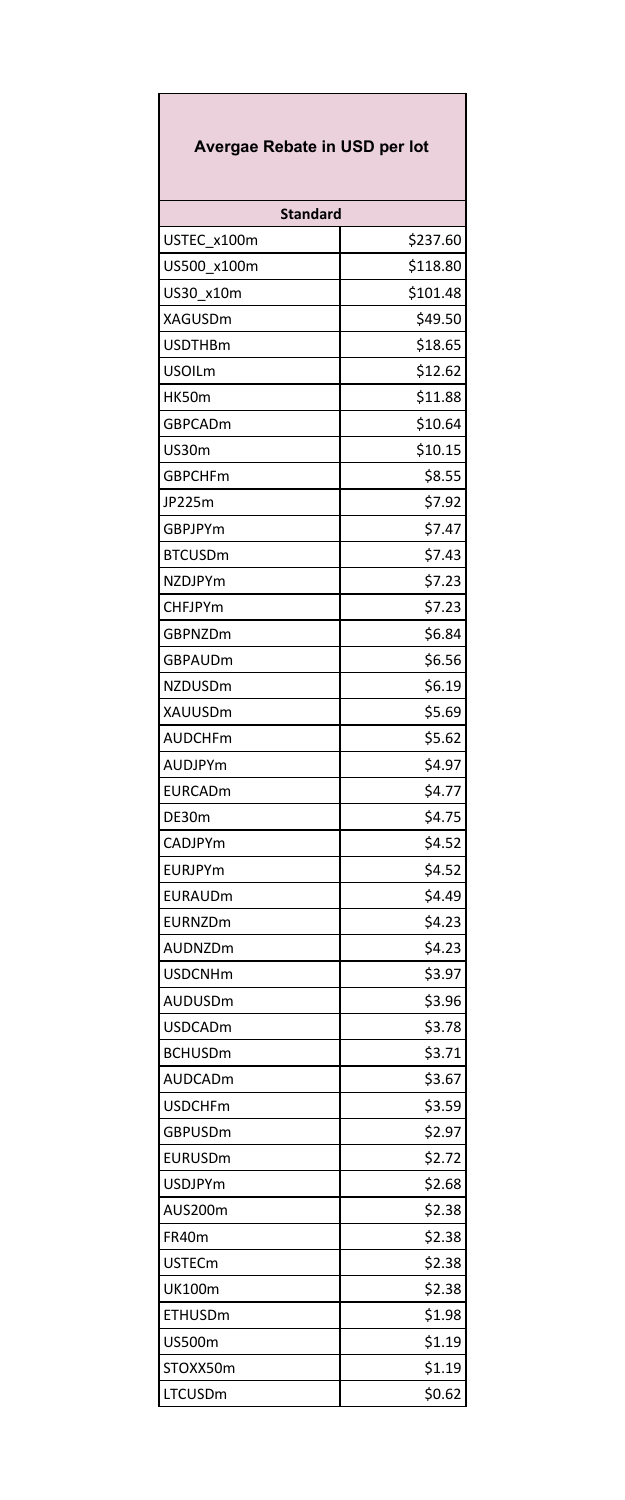| Average Rebate in USD per lot |        |  |
|-------------------------------|--------|--|
| <b>Standard Cent</b>          |        |  |
| <b>XAGUSDc</b>                | \$0.50 |  |
| GBPCADc                       | \$0.11 |  |
| GBPJPYc                       | \$0.09 |  |
| <b>GBPCHFc</b>                | \$0.09 |  |
| NZDJPYC                       | \$0.07 |  |
| CHFJPYc                       | \$0.07 |  |
| GBPNZDc                       | \$0.07 |  |
| <b>GBPAUDC</b>                | \$0.07 |  |
| <b>NZDUSDc</b>                | \$0.06 |  |
| XAUUSDc                       | \$0.06 |  |
| <b>AUDCHFC</b>                | \$0.06 |  |
| AUDJPYC                       | \$0.05 |  |
| EURCADC                       | \$0.05 |  |
| <b>CADJPYC</b>                | \$0.05 |  |
| <b>EURJPYC</b>                | \$0.05 |  |
| <b>EURAUDC</b>                | \$0.04 |  |
| <b>EURNZDC</b>                | \$0.04 |  |
| AUDNZDc                       | \$0.04 |  |
| <b>AUDUSDc</b>                | \$0.04 |  |
| <b>USDCADc</b>                | \$0.04 |  |
| AUDCADc                       | \$0.04 |  |
| <b>USDCHFc</b>                | \$0.04 |  |
| <b>GBPUSDc</b>                | \$0.03 |  |
| <b>EURUSDc</b>                | \$0.03 |  |
| <b>USDJPYc</b>                | \$0.03 |  |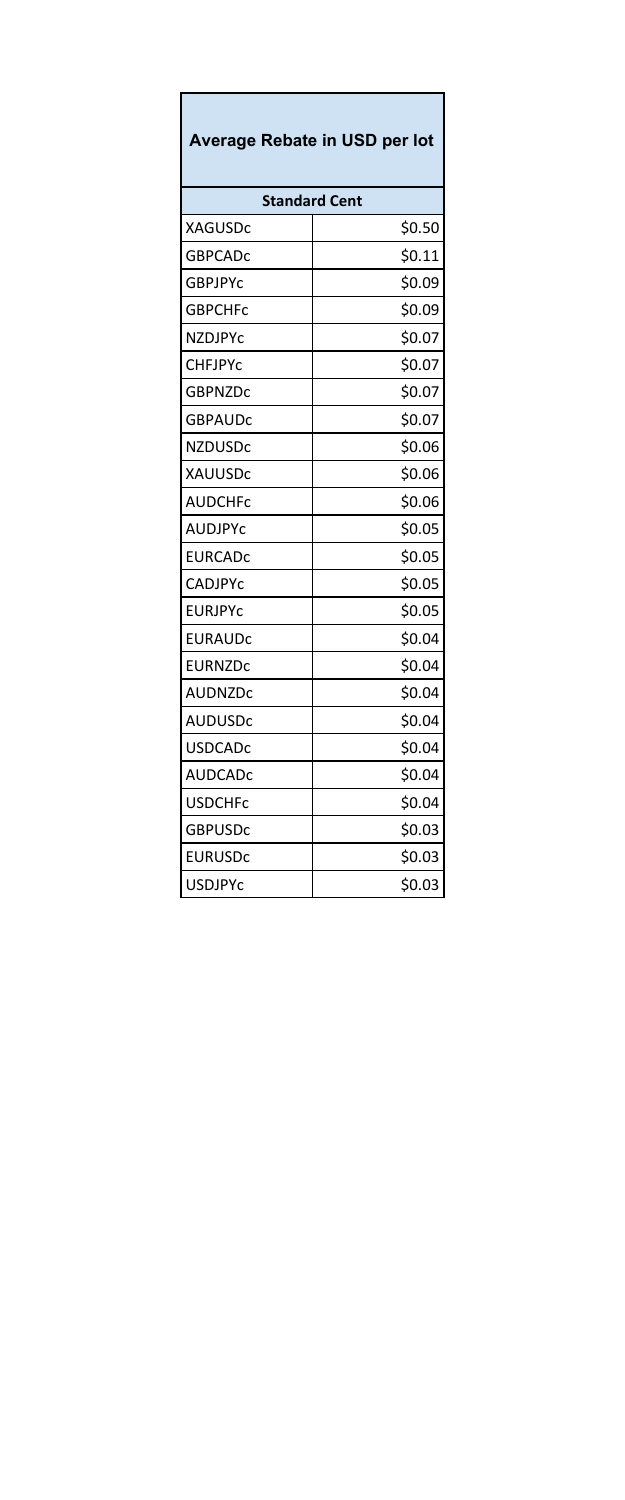| <b>Rebate in USD per lot</b>                 |         |  |
|----------------------------------------------|---------|--|
| <b>Standard Plus</b>                         |         |  |
| Majors                                       | \$5.57  |  |
| Minors                                       | \$6.96  |  |
| Exotics1 (1 - Most Liquid)                   | \$9.29  |  |
| Exotics4 (2 - Less Liquid)                   | \$37.13 |  |
| Exotics5 (2- Less Liquid)                    | \$23.21 |  |
| Metals1 (Gold)                               | \$9.29  |  |
| Metals4 (not Gold)                           | \$46.41 |  |
| Crypto1 (BTCUSD)                             | \$3.71  |  |
| Crypto3 (LTC)                                | \$0.28  |  |
| Crypto4 (ETH)                                | \$0.56  |  |
| Crypto5 (BCH)                                | \$0.93  |  |
| Crypto6 (BTCKRW)                             | \$6.96  |  |
| Crypto7 (BTCJPY)                             | \$4.64  |  |
| Indicies5 (US500, AUS200,<br>STOXX50)        | \$0.47  |  |
| Indicies6 (HK50, FR40)                       | \$0.93  |  |
| Indicies7 (USTEC, UK100)                     | \$0.70  |  |
| Indicies3 (DE30)                             | \$1.86  |  |
| Indicies4 (US30)                             | \$2.78  |  |
| Energies (USOIL)<br>(previously commodities) | \$9.29  |  |
| Stocks1 (BAC, CSCO, C, KO<br>$$ WFC, $VZ$ )  | \$5.57  |  |
|                                              |         |  |
| Stocks2 (AAPL, FB)                           | \$6.50  |  |
| Stocks3 (NKE)<br>Stocks4 (AMD, T, JNJ, PYPL, | \$7.43  |  |
| V, WMT)                                      | \$8.36  |  |
| Stocks5 (NVDA, MCD)                          | \$9.29  |  |
| Stocks6 (BABA)                               | \$10.21 |  |
| Stocks7 (NFLX)                               | \$11.14 |  |
| Stocks8 (MA)                                 | \$13.92 |  |
| Stocks9 (AMZN)                               | \$55.69 |  |
| Stocks10 (GOOGL)                             | \$83.54 |  |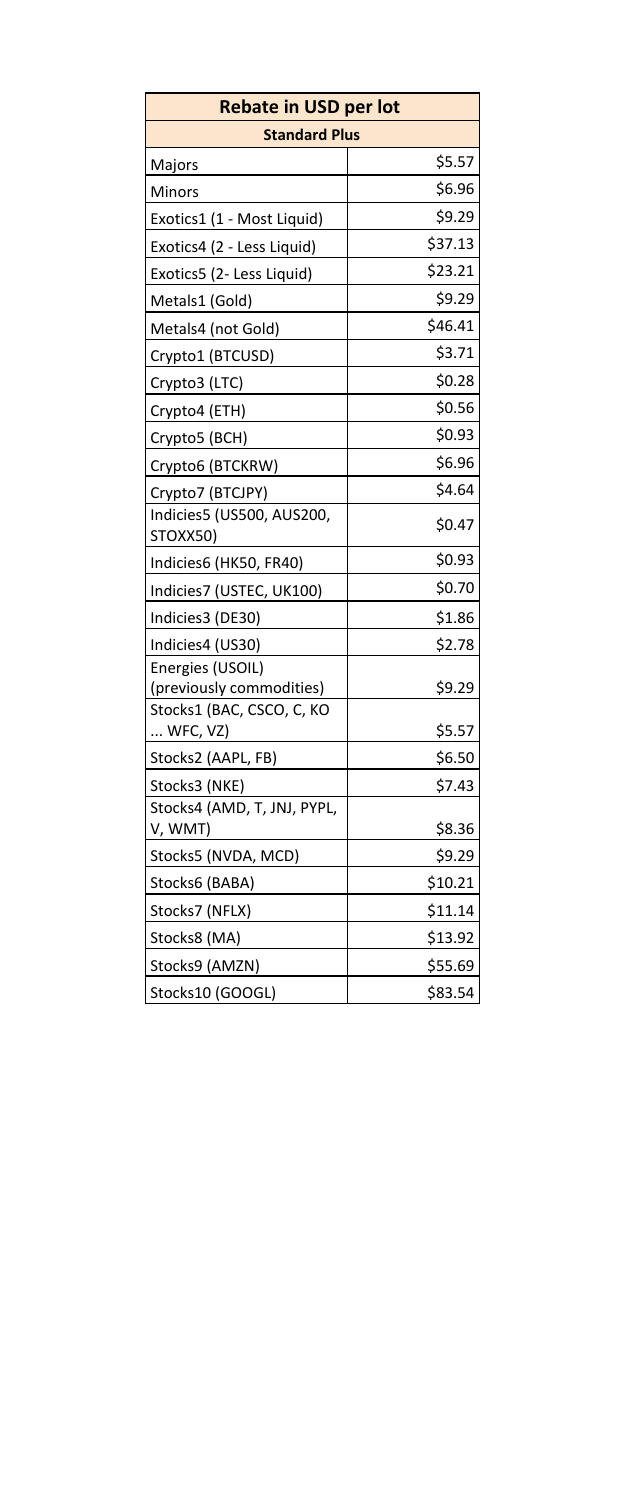| <b>Average Rebate in USD per lot</b> |                  |  |
|--------------------------------------|------------------|--|
| Pro                                  |                  |  |
| USTEC x100m                          | \$76.50          |  |
| US500 x100m                          | \$38.25          |  |
| US30 x10m                            | \$33.15          |  |
| <b>XAGUSD</b>                        | \$17.85          |  |
| <b>USDTHB</b>                        | \$6.41           |  |
| <b>BTCUSD</b>                        | \$5.74           |  |
| <b>USOIL</b>                         | \$4.08           |  |
| <b>HK50</b>                          | \$3.83           |  |
| <b>US30</b>                          | \$3.32           |  |
| <b>GBPCHF</b>                        | \$3.15           |  |
| <b>GBPCAD</b>                        | \$2.83           |  |
| <b>NZDJPY</b>                        | \$2.56           |  |
| JP225                                | \$2.55           |  |
| GBPAUD                               | \$2.49           |  |
| <b>GBPJPY</b>                        | \$2.45           |  |
| <b>CHFJPY</b>                        | \$2.44           |  |
| <b>GBPNZD</b>                        | \$2.35           |  |
| NZDUSD                               | \$1.91           |  |
| <b>EURCAD</b>                        | \$1.70           |  |
| XAUUSD                               | \$1.66           |  |
| <b>AUDCHF</b>                        | \$1.64           |  |
| CADJPY                               | \$1.63           |  |
| EURAUD                               | \$1.60           |  |
| <b>DE30</b>                          | \$1.53           |  |
| <b>EURJPY</b>                        | \$1.51           |  |
| <b>USDCAD</b>                        | \$1.44           |  |
| <b>AUDUSD</b>                        | \$1.40           |  |
| AUDJPY                               | \$1.40           |  |
| AUDNZD                               | \$1.34           |  |
| <b>AUDCAD</b>                        | \$1.32           |  |
| <b>USDCNH</b>                        | \$1.30           |  |
| <b>BCHUSD</b>                        | \$1.28           |  |
| <b>USDCHF</b>                        | \$1.19           |  |
| <b>EURNZD</b>                        | \$1.17           |  |
| <b>GBPUSD</b>                        | \$1.02           |  |
| <b>EURUSD</b>                        | \$0.89           |  |
| <b>USDJPY</b>                        | \$0.81           |  |
| <b>ETHUSD</b>                        | \$0.77           |  |
| <b>AUS200</b>                        | \$0.77           |  |
| <b>FR40</b>                          | \$0.77           |  |
| <b>USTEC</b>                         | \$0.77           |  |
|                                      |                  |  |
| UK100                                | \$0.77<br>\$0.38 |  |
| <b>US500</b>                         |                  |  |
| STOXX50                              | \$0.38           |  |
| <b>LTCUSD</b>                        | \$0.19           |  |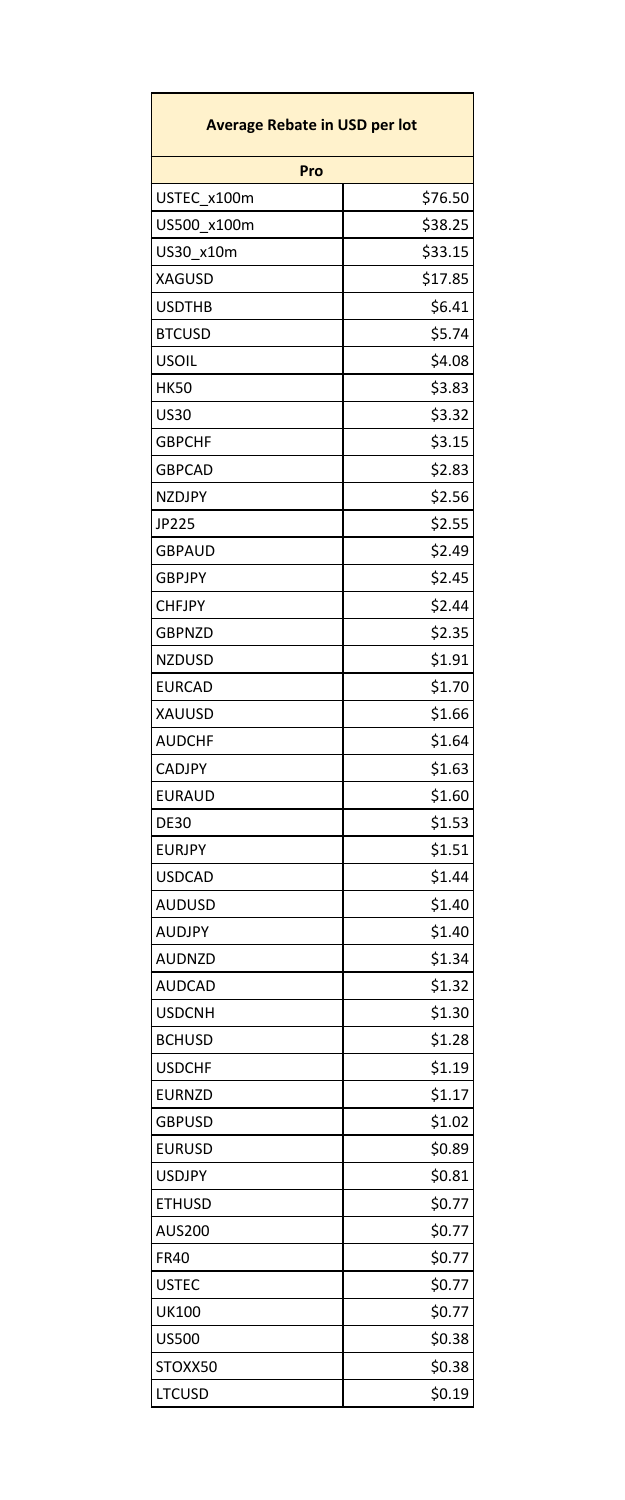| Rebate in USD per lot                              |         |  |
|----------------------------------------------------|---------|--|
| <b>Raw Spread</b>                                  |         |  |
| Majors                                             | \$1.24  |  |
| Minors                                             | \$1.24  |  |
| Exotics1 (1 Most Liquid)                           | \$1.24  |  |
| Exotics2 (2 Less Liquid) (USD, EUR crosses)        | \$3.10  |  |
| Exotics3 (2 Less Liquid) (not USD, EUR<br>crosses) | \$12.38 |  |
| Metals1 (Gold to USD)                              | \$2.01  |  |
| Metals2 (Silver to USD)                            | \$6.19  |  |
| Metals3 (Gold, Silver not to USD)                  | \$12.38 |  |
| Crypto1 (BTCUSD)                                   | \$0.93  |  |
| Crypto2 (ETH, BCH)                                 | \$0.16  |  |
| Crypto3 (LTC)                                      | \$0.06  |  |
| Crypto6 (BTCKRW)                                   | \$1.86  |  |
| Crypto7 (BTCJPY)                                   | \$1.24  |  |
| Indicies1 (HK50, US500, AUS200)                    | \$0.08  |  |
| Indicies2 (USTEC, UK100, FR40)                     | \$0.16  |  |
| Indicies3 (DE30)                                   | \$0.31  |  |
| Indicies4 (US30)                                   | \$0.62  |  |
| Indicies8 (STOXX50)                                | \$0.13  |  |
| Energies (USOIL) (previously commodities)          | \$2.48  |  |
| Stocks1 (BAC, CSCO, C, KO  WFC, VZ)                | \$0.74  |  |
| Stocks2 (AAPL, FB)                                 | \$0.87  |  |
| Stocks3 (NKE)                                      | \$0.99  |  |
| Stocks4 (AMD, T, JNJ, PYPL, V, WMT)                | \$1.12  |  |
| Stocks5 (NVDA, MCD)                                | \$1.24  |  |
| Stocks6 (BABA)                                     | \$1.37  |  |
| Stocks7 (NFLX)                                     | \$1.49  |  |
| Stocks8 (MA)                                       | \$1.86  |  |
| Stocks9 (AMZN)                                     | \$7.43  |  |
| Stocks10 (GOOGL)                                   | \$11.14 |  |